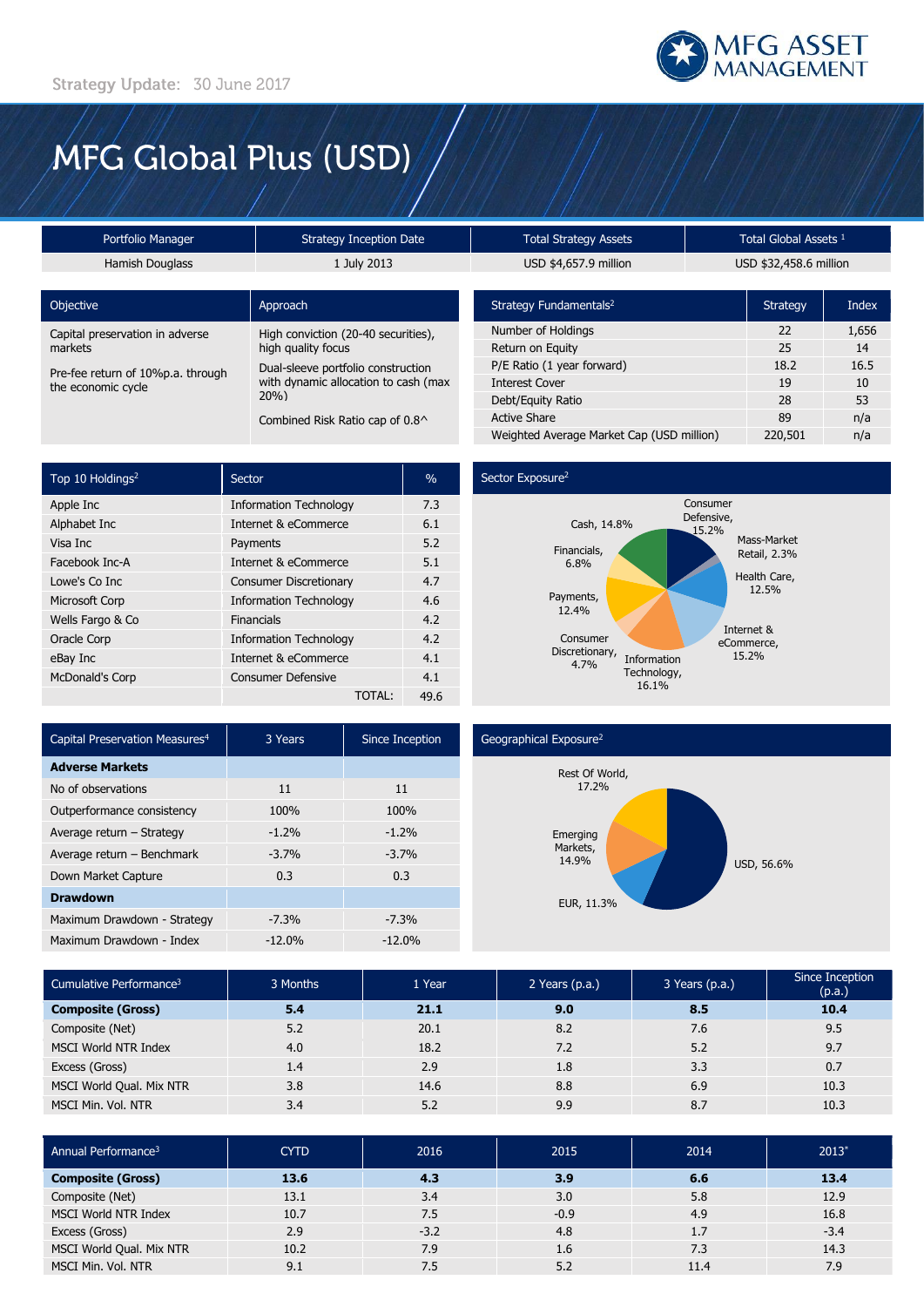| Supplementary Statistical Measures <sup>5</sup> | 3 Years | Since Inception |
|-------------------------------------------------|---------|-----------------|
| Turnover                                        | 27.3%   | 24.7%           |
| <b>Beta</b>                                     | 0.9     | 0.9             |
| Tracking Error (% p.a.)                         | $4.1\%$ | $4.0\%$         |
| Standard Deviation - Strategy                   | 9.8%    | 9.7%            |
| <b>Information Ratio</b>                        | 0.8     | 0.2             |

1 Comprised of all Global Strategies.

2 The data is based on a representative portfolio for the strategy. Sectors are internally defined. Geographical exposure is calculated on a look through basis based on underlying revenue exposure of<br>individual companies h

3 Returns are for the Global Plus Composite and denoted in USD. Performance would vary if returns were denominated in a currency other than USD. Refer to the GIPS Disclosure section below for further information. Composite (Net) returns are net of fees charged to clients and have been reduced by the amount of the highest fee charged to any client employing that strategy during the period<br>under consideration. Ac

4 Risk measures are calculated before fees and in USD. An adverse market is defined as a negative quarter, rolled monthly, for the MSCI World Net TR USD Index, whilst drawdown measures are measured monthly.

5 Supplementary Statistical Measures Beta, Tracking Error and Information Ratio are calculated using the MSCI World NTR Index.<br>^ Combined risk ratio is a measure of relative beta and relative drawdown to MSCI World NTR USD

\* Returns are only for part year.

#### **IMPORTANT NOTICE**

This material is being furnished to you to provide summary information regarding Magellan Asset Management Limited 'doing business as'/'trading as' MFG Asset Management ('MFG Asset Management') and an investment fund or investment strategy managed by MFG Asset Management ('Strategy'). No distribution of this material will be made in any jurisdiction where such<br>distribution is not authorised or is unl tax, investment or other advice.

The investment program of the Strategy presented herein is speculative and may involve a high degree of risk. The Strategy is not intended as a complete investment program and is suitable only for sophisticated investors who can bear the risk of loss. The Strategy may lack diversification, which can increase the risk of loss to investors. The Strategy's performance may be volatile. The past performance of the Strategy is not necessarily indicative of future results and no person guarantees the performance of the Strategy or the amount or timing of any return from it. There can be no assurance that the Strategy will achieve any targeted returns, that asset allocations will be met or that the Strategy will be able to implement its investment Strategy or achieve its investment objective. The management fees, incentive fees and allocation and other expenses of the Strategy will reduce trading profits, if any, or increase losses. The Strategy will have limited liquidity, no secondary market for interests in the Strategy is expected to develop and there are restrictions on an investor's ability to withdraw and transfer interests in the Strategy. In making an investment decision, you must rely on your own examination of any offering documents relating to the Strategy.

No representation or warranty, express or implied, is made with respect to the correctness, accuracy, reasonableness or completeness of any of the information contained in this material. This information is subject to change at any time and no person has any responsibility to update any of the information provided in this material. MFG Asset Management will not be<br>responsible or liable for any losses, whet upon any part of the information contained in this material including trading losses, loss of opportunity or incidental or punitive damages.

This material is strictly confidential and is being provided to you solely for your information and must not be copied, reproduced, published, distributed, disclosed or passed to any other person at any time without the prior written consent of MFG Asset Management. Any trademarks, logos, and service marks contained herein may be the registered and unregistered trademarks of their respective owners. Nothing contained herein should be construed as granting by implication, or otherwise, any licence or right to use any trademark displayed without the written permission of the owner.

<u>United Kingdom</u> - This material does not constitute an offer or inducement to engage in an investment activity under the provisions of the Financial Services and Markets Act 2000 (FSMA).<br>This material does not form part o type of investment product or service. This material or any part of it, or the fact of its distribution, is for background purposes only. This material has not been approved by a person authorised under the FSMA and its distribution in the United Kingdom and is only being made to persons in circumstances that will not constitute a financial promotion for the purposes of<br>section 21 of the FSMA as a result

United States of America - This material is not intended as an offer or solicitation for the purchase or sale of any securities, financial instrument or product or to provide financial services. It is not the intention of MFG Asset Management to create legal relations on the basis of information provided herein. Where performance figures are shown net of fees charged to clients, the performance has been reduced by the amount of the highest fee charged to any client employing that particular strategy during the period under consideration. Actual fees may vary<br>depending on, among other things, the a

The MSCI World Index (Net) is a free-float adjusted market capitalization weighted index that is designed to measure the equity performance of 24 developed markets. Index results assume<br>the reinvestment of all distribution treaties

#### **GLOBAL INVESTMENT PERFORMANCE STANDARDS (GIPS®) DISCLOSURE**

Magellan Asset Management Limited, doing business as MFG Asset Management in jurisdictions outside Australia and New Zealand, (MFG Asset Management) claims compliance with the Global Investment Performance Standards (GIPS ®)

For the purpose of complying with GIPS, the Firm is defined as all discretionary portfolios managed by MFG Asset Management.

The Global Plus composite is a concentrated global equity strategy investing in high quality companies (typically 20-40 stocks). High quality companies are those companies that have sustainable competitive advantages which translate into returns on capital materially in excess of their cost of capital for a sustained period of time. The investment objectives of the Global Plus strategy are to earn superior risk adjusted returns through the business cycle whilst minimising the risk of a permanent capital loss. The minimum market capitalisation for a stock to be included is US\$25 billion. The composite was created in July 2013.

To achieve investment objectives, the composite may also use derivative financial instruments including, but not limited to, options, swaps, futures and forwards. Derivatives are subject to the risk of changes in the market price of the underlying securities instruments, and the risk of the loss due to changes in interest rates. The use of certain derivatives may have a leveraging<br>effect, which may increase t

A list of composites and descriptions, as well as policies for valuing investments, calculating performance, and preparing compliant presentations are available upon request by emailing data@magellangroup.com.au

The representative portfolio is an account in the composite that closely reflects the portfolio management style of the strategy. Performance is not a consideration in the selection of the representative portfolio. The characteristics of the representative portfolio may differ from those of the composite and of the other accounts in the composite. Information regarding the<br>representative portfolio and the ot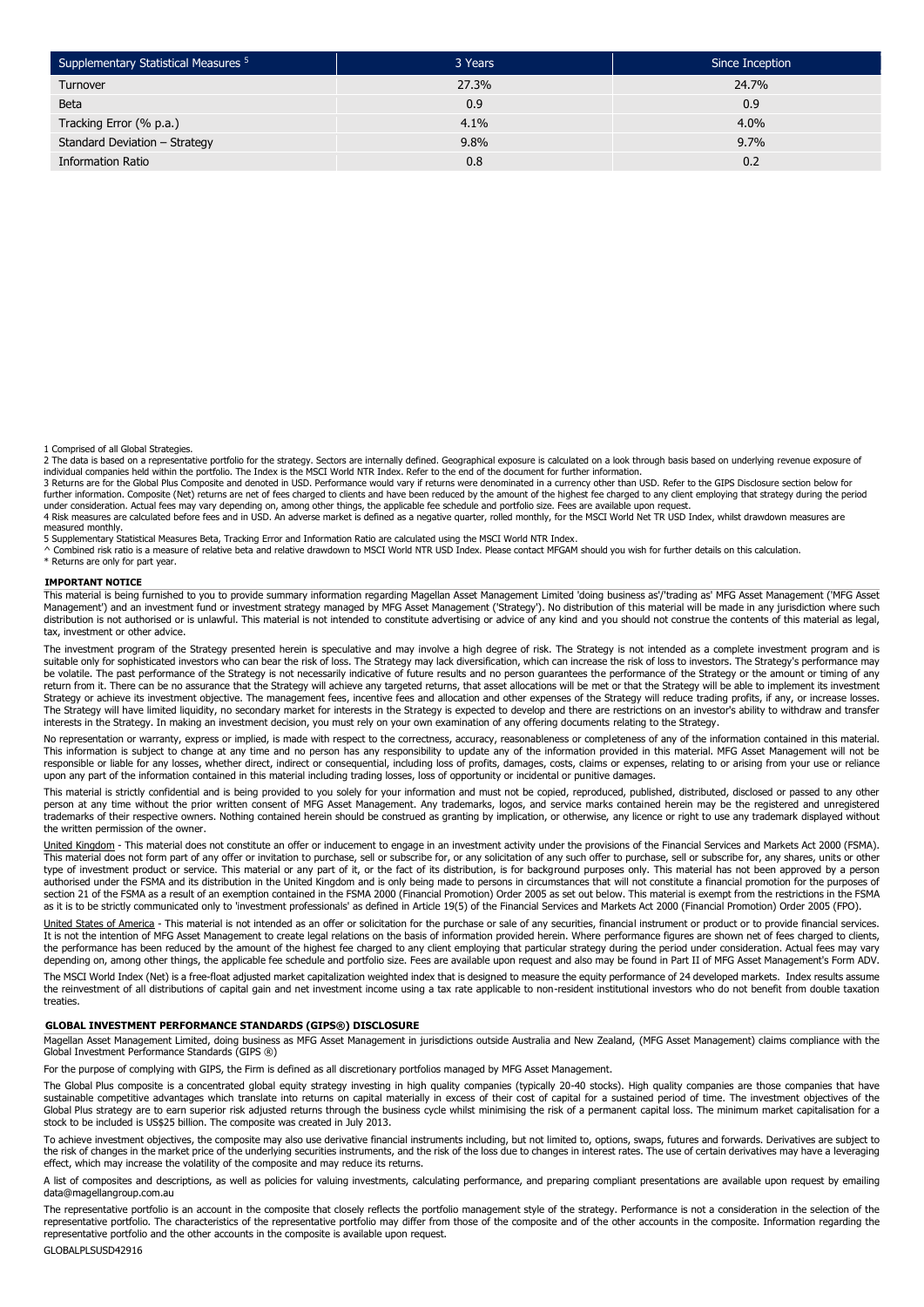# **Market Commentary**

Global stocks set record highs in the June quarter after US companies posted better-than-expected earnings for the first quarter, readings showed the US economy was expanding sufficiently and the Federal Reserve reconfirmed that monetary policy would only be tightened gradually. Gains were capped when higher bond yields and the Conservative Party's unexpected loss of its parliamentary majority in the UK election undermined European stocks.

In the US, the Fed raised the cash rate by a quarter point to between 1% and 1.25% and outlined a plan that was seen as credible to reduce its balance sheet. Economic reports released over the quarter were judged as passable. They showed the US economy expanded at an annual pace of 1.4% in the first quarter and that 362,000 jobs were added from March to May, while the jobless rate fell to a post-crisis low of 4.3% in May. The S&P 500 Index rose 2.6%.

In Europe, the Conservatives were only able to form a minority government in the UK and talk is mounting of another general election before too long. Bond yields rose after the European Central Bank said the reflating economy might allow it to reduce its asset purchases in early 2018. The German 10-year government bond yield, for example, rose from 0.20% to 0.46% over the three months, while a report showed the eurozone economy expanded 0.6% in the first quarter, and 1.9% from a year earlier, thanks to a rise in investment. Stock losses were limited as investors were reassured when the pro-EU Emmanuel Macron defeated the anti-euro populist Marine Le Pen in the French presidential election that was held over two rounds in April and May. The Stoxx Europe 600 Index slid 0.5%.

At an industry level within the benchmark, healthcare, industrials and financials performed the best while energy and telecoms declined.

Movements in the S&P 500 and Stoxx Europe 600 indices and stocks are in local currency.

# **Strategy Commentary**

The portfolio recorded a positive return in the quarter. At an industry level, investments in technology companies contributed the most.

At a stock level, the best performers included investments in PayPal, McDonald's and Nestlé. PayPal gained after betterthan-expected first-quarter earnings allowed the company to boost annual guidance and PayPal announced a US\$5 billion share-repurchase program. McDonald's jumped after firstquarter same-store sales growth beat expectations due to pleasing growth in the US where the company's more-focused execution is winning customers. Nestlé rose 11% in anticipation that cost-saving measures will boost profit margins.

Stocks that detracted included investments in Lowe's and HCA. Lowe's fell after the US home-improvement chain posted firstquarter comparable-store growth that was below that of The Home Depot. HCA fell after a decline in the percentage of patients covered by private insurance meant that the US hospital operator's first-quarter revenue missed estimates and on expectations that Congress was approaching a solution to repeal the Affordable Care Act (Obamacare), which would likely increase the number of uninsured patients HCA must treat.



# **PayPal – making payments on the internet safe**

In the late 1990s, several tech whiz kids in the US were searching for a way to disrupt finance. Elon Musk's initial attempt was to create one of the world's first online banks in 1999. The year after, Musk teamed up with Peter Thiel and Max Levchin who had devised a way for people to send money via Palm handhelds. Then came their brainwave – formulate a way for people to buy over the internet without having to hand over credit-card details every time.

Thus, PayPal was born in 2000. Nowadays, the company is the biggest global digital wallet and a leader in mobile payments. The company operates across more than 200 markets, processing transactions in more than 100 currencies. In fiscal 2016, PayPal's 188 million 'active' account holders conducted more than 6.1 billion transactions worth US\$354 billion in payments on PayPal's digital platform, a 28% increase from the previous year. Of this, US\$102 billion (two billion transactions) were via mobile devices.

PayPal's success is built on the way it allows people to purchase online quickly and securely after giving their financial information only once to PayPal. The company never divulges this information to merchants. PayPal allows its customers' digital wallets to be loaded with credit cards, debit cards and consumers' transaction bank accounts, so that they can have various payment options. PayPal's security and ease of use encourages more online shopping and reduces the risk for merchants that people will abandon online-shopping carts because they must enter payment details on the merchant's website, along with concern that payment details might be hacked from the merchant. PayPal is especially useful for smaller merchants that would find it difficult and expensive to obtain similar payment services through banks.

PayPal's largest source of profit margin is the spread between negotiated acceptance fees paid by merchants (a percentage of each transaction) and the fees PayPal pays to the consumers' payment source (say, issuers of credit cards). PayPal's operating margins are lowest when customers pay with credit cards because the fees charged by the card issuers are notably higher than other payment sources. Margins are highest when customers use transaction bank accounts, as the fees PayPal pays to banks to withdraw payment from a transaction bank account are negligible. PayPal's revenue in fiscal 2016 reached US\$10.8 billion, an increase of 21% from the previous financial year. PayPal is expected to record continued strong revenue growth in coming years as societies become increasingly cashless and ecommerce further penetrates global commerce. The scalable nature of PayPal's cost structure, along with the network effect benefits for revenue growth, leads us to expect that over time PayPal's operating margins will expand significantly.

PayPal's earnings outlook would be even stronger if the company could build a presence in physical stores where the American Express, MasterCard and Visa networks dominate. The lack of an offline presence stymies PayPal's ability to create the habit among its customers of making PayPal their default payment instrument, no matter the merchant or location. Another challenge for PayPal is that competition in the digital